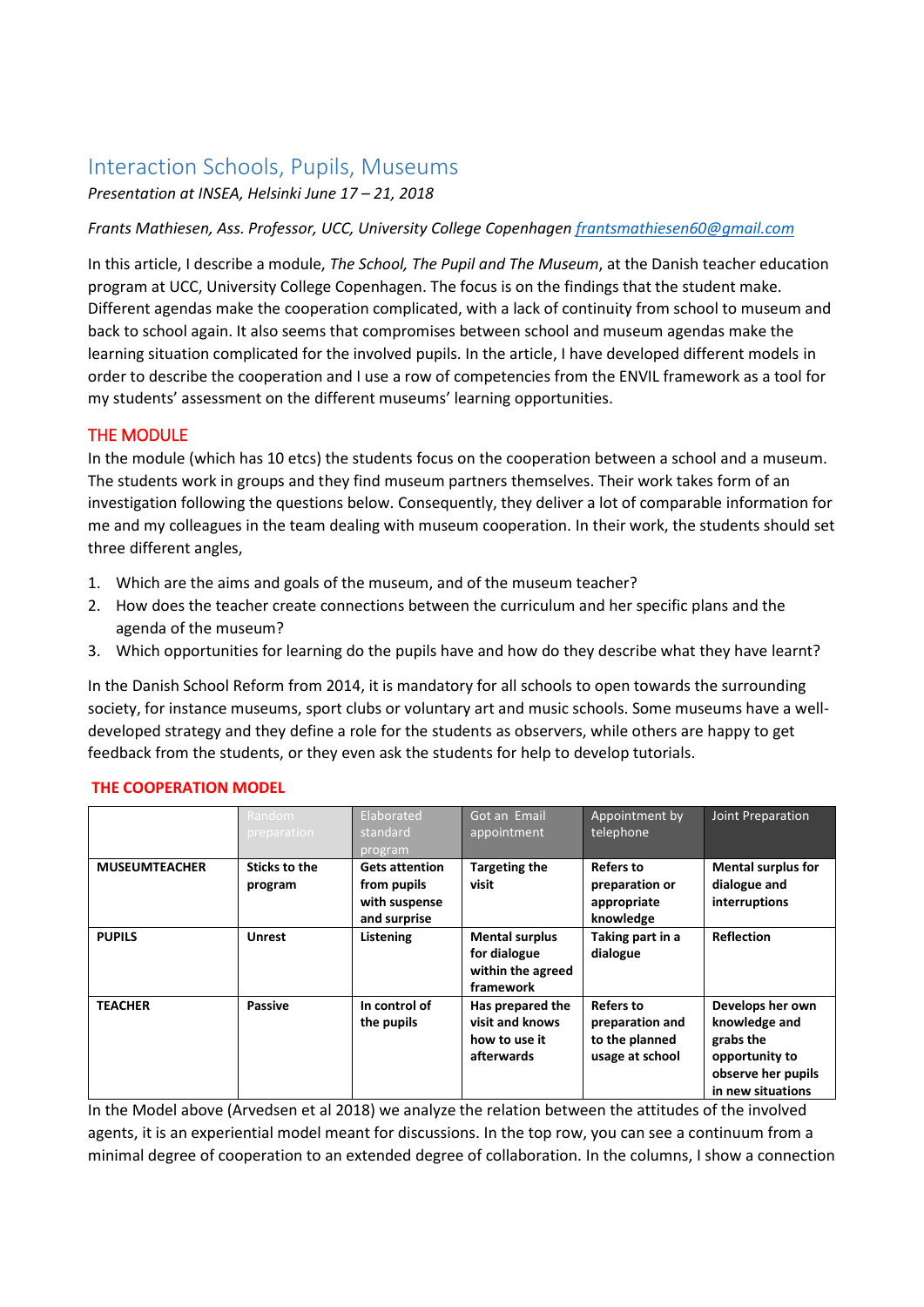between the attitudes of the agents, the more collaborative teachers and museum teachers, the higher expectations to the reflexivity of the pupils. My students use this model to describe the cooperation, filling in the scheme with examples.

# Methods and Types of knowledge

The module has students from all faculties of knowledge, Religion or History, Visual Art and Craft and Design, or Biology and Math. My experience is that the science students expect a more solid and exact knowledge than those from Visual Art, who accepts knowledge as reflective and subjective. The students use the model below to reflect which approaches are in use in the specific museum. The methods can overlap the types of knowledge, but they also describe a pedagogical approach. Sociological fantasy means

|                                                                                     | Subjective<br>knowledge | <b>Empathy and</b><br>sociological fantasy | <b>Consensual</b><br>knowledge |
|-------------------------------------------------------------------------------------|-------------------------|--------------------------------------------|--------------------------------|
| <b>Understand the</b><br>exhibition on the<br>background of your<br>own experiences |                         |                                            |                                |
| <b>Historical view:</b><br>-The Past<br>-Today<br>- The Future                      |                         |                                            |                                |
| Understand the use<br>and transfer of<br>systematized<br>knowledge                  |                         |                                            |                                |

# Types of knowledge

**Methods** 

that you can see the relation between knowledge on a subjective and a societal level. I write *consensual knowledge* instead of objective knowledge to underline that also in the science field knowledge is provisional.

### **THE KNOWLEDGE GOAL MODEL**

In the module spring 2018, the students observed four different museums. It was clear that the museums had quite different goals for the intended learning content and they used different means to reach the goals.

- The zoological museum taught *evolution* concretized by different mammal's number of teeth.
- The museum in the woods worked with *ecology* and taught how to measure areal and volume with mathematical tools.
- The design museum worked with *sustainability* concretized in micro design projects and
- The police museum wanted to inform about *the work of the police* through concepts of evilness.

Here, one may ask how measuring areal points towards ecology and how terms of evilness tells us what we need to know about the police. There are at least two concerns that interfere; one is that the latest curriculum for the Danish public school contains a considerable and detailed list of knowledge/skills goals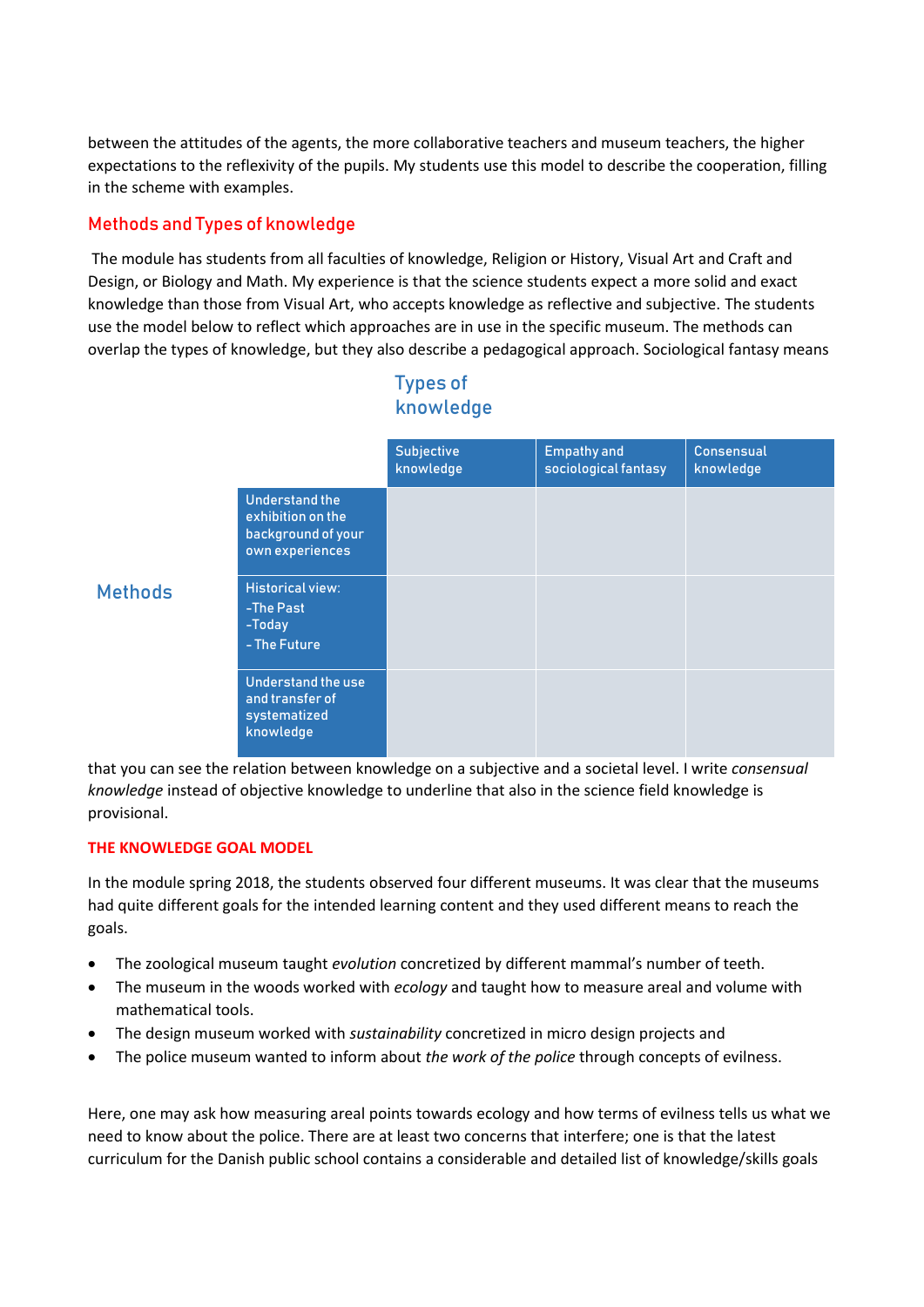that the museum try to meet, the other is that a dramatic and bloodcurdling message might catch the attention of an unengaged audience.

The model is a tentative one, describing different discourses and approaches. I suggest it as a discussion draft, in order to reflect on different active discourses.

|                             | Contextual<br>knowledge | <b>Specific</b><br>knowledge          | Spoken<br>knowledge (MT)        | <b>Experiential</b><br>knowledae            | <b>Collaborative</b><br>knowledge                  |
|-----------------------------|-------------------------|---------------------------------------|---------------------------------|---------------------------------------------|----------------------------------------------------|
| Z00logical<br><b>Museum</b> | Evolution               | Teeth                                 | Museum teacher<br>(MT) explains | <b>Pupils counting</b>                      | Comparing<br>results                               |
| Museum in the<br>Woods      | Ecology                 | Measure of areal<br>and volume        | MT explains                     | <b>Pupils</b><br>measuring                  | <b>MT</b> asks for<br>knowledge<br>Help and discus |
| Design museum               | Sustainable<br>Design   | Make a<br>sustainable<br>construction | About<br>sustainability         | Trying to refer to<br>previous<br>knowledge | Lack of<br>knowledge                               |
| <b>Police Museum</b>        | Order                   | Evil                                  | Gruesome cases                  | Ethical dilemmas                            | Reflection and<br>dilemmas                         |

#### **HOW DOES THE MUSEUM FACILITATE DIFFERENT ASPECTS OF LEARNING**

I asked the students in the above-mentioned class how the museums potentially facilitate learning, and for whom? I have collected the answers in the same table as the one that the students filled in. They could choose between + not so much, ++ medium, +++ very much. I then counted the points and presented them like the arrow in a watch. The sum 12 is 9 o'clock, 24 is 12 and 36 is 3 o'clock.



| In which degree<br>does the museum<br>potentially<br>facilitate learning,<br>and for whom | <b>Museum</b><br>teacher | Schoolteacher   | Pupil | Teacher<br><b>Students</b> | The common<br>public |
|-------------------------------------------------------------------------------------------|--------------------------|-----------------|-------|----------------------------|----------------------|
| Civic Engagement                                                                          | 24                       | 21              | 24    | 27                         | 23                   |
| Social Cohesion                                                                           | 23                       | 22              | 25    | 23                         | 21                   |
| <b>Personal Unfolding</b>                                                                 | 23                       | 19 <sub>k</sub> | 29    | 29                         | 19                   |